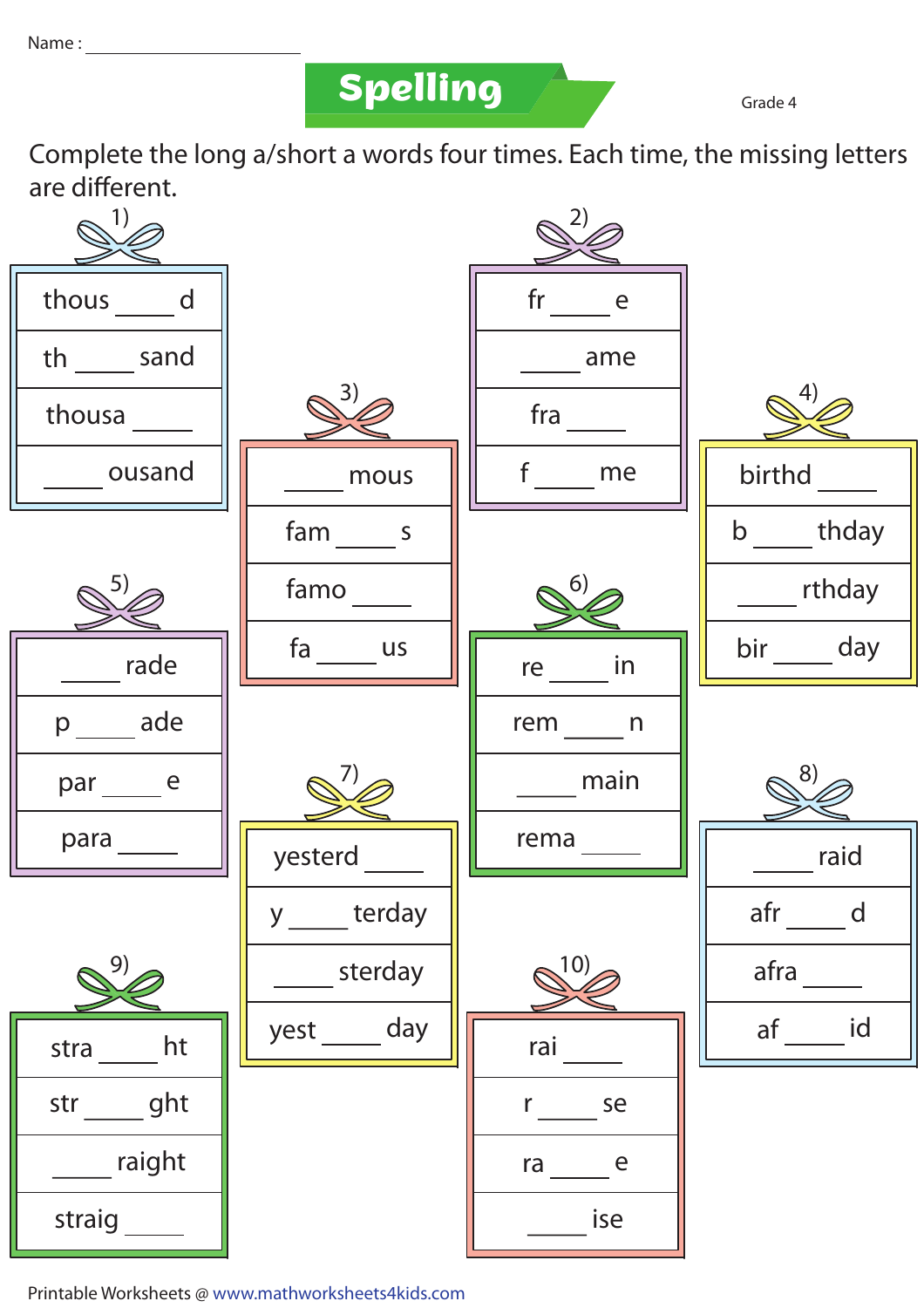Name:

## Spelling

Grade 4

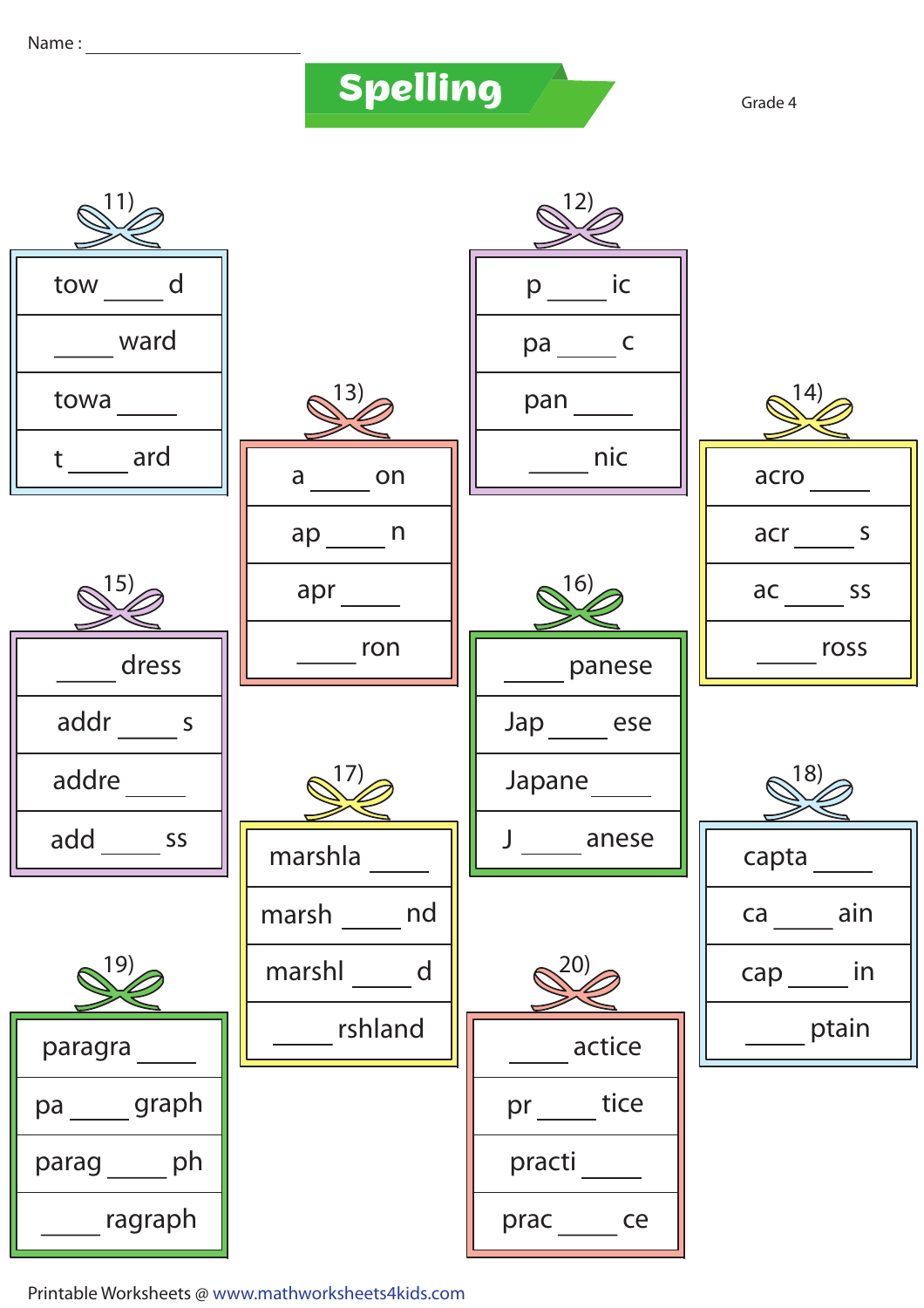## Name : **Answer Key**

**Spelling Grade 4** 

Complete the long a/short a words four times. Each time, the missing letters are different.